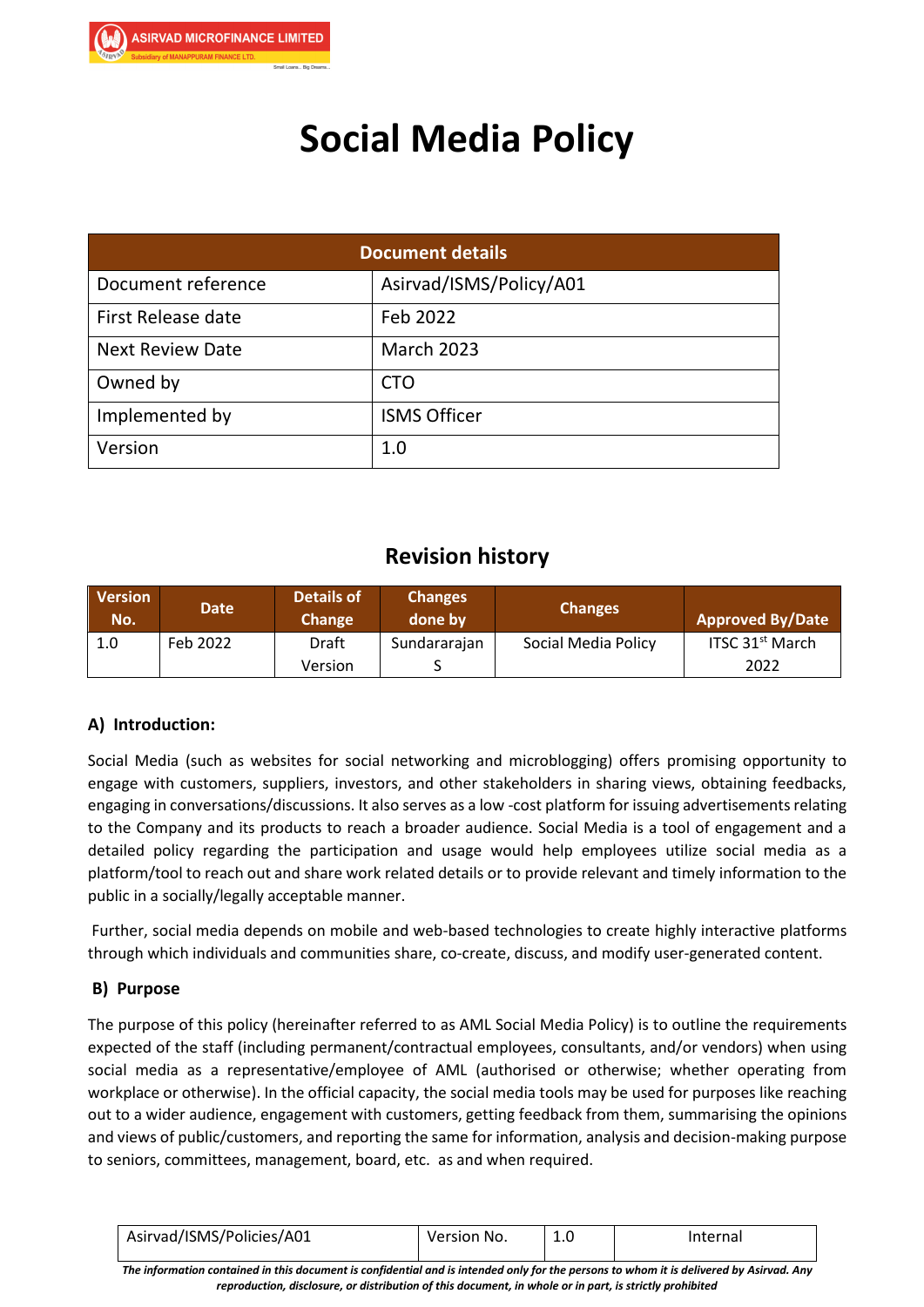## **C) Definition**

Social media is the term commonly given to internet-based channels and tools that allow users to interact with each other to share opinion and content. As the name implies, social media involves building communities and networks that encourage participation and engagement. Social Media comprises relatively inexpensive and accessible web-based tools that enable anyone to publish or access information. In contrast, conventional (or mainstream) Media generally requires significant resources to publish information.

#### *Social Media includes:*

- Social Networking Sites (for e.g., Facebook, LinkedIn, Twitter, Instagram etc.)
- Advertisements, Posters, Videos and Photo sharing websites (for e.g.: YouTube, Instagram)
- Blogs, including corporate & personal blogs with "Public Comments" or "Reviews"
- Sharing Curricular activities through Micro-Blogging (for e.g.: Twitter)
- Forums, Discussion boards and groups (for e.g.: Google/Yahoo Groups, Quora)
- Messaging services (for e.g.: WhatsApp, Telegram including SMS)

#### **D) Broad Classification:**

**Social Networks-** Services that allow users to connect with people of similar interests and background. Usually, they consist of a profile various way to interact with other users, ability to setup groups, etc. The most popular are Facebook and LinkedIn.

**Social News -** Services that allow users to post various news items or links to outside articles and then allows its users to 'vote' on the items. The voting is the core social aspect as the items that get the most votes are displayed the most prominently. The community decides which news items get seen by more people.

**Media Sharing** - Services that allow users to upload and share various media such as pictures and video. Most services have additional social features such as profiles, commenting, etc.

The most popular are YouTube and Flickr and Instagram.

**Micro-blogging** - Services that focus on short updates that are pushed out to anyone subscribed to receive the updates. The most popular is Twitter.

**Blog Comments and Forums** - Online forums allow members to hold conversations by posting messages. Blog comments are similar except they are attached to blogs and usually the discussion centres around the topic of the blog post.

There can be overlap among the various services. For instance, Facebook has micro-blogging features with their "status update". Also, Flickr and YouTube have comment systems like that of blogs.

#### **E) Scope & Related Policies**

AML adheres strongly to its core values in the online Social Media community and the Company expects the same commitment from all the staff. Any staff who fails to comply with this policy may be subject to disciplinary review/other appropriate action, and in serious cases, termination of employment. The Policy is applicable to all staff and management of AML. The AML Social Media Policy is to be read in context with other related AML Policies such as POSH policy, Fair Practice Code etc.

| Asirvad/ISMS/Policies/A01 | Version No. | Internal |
|---------------------------|-------------|----------|
|                           |             |          |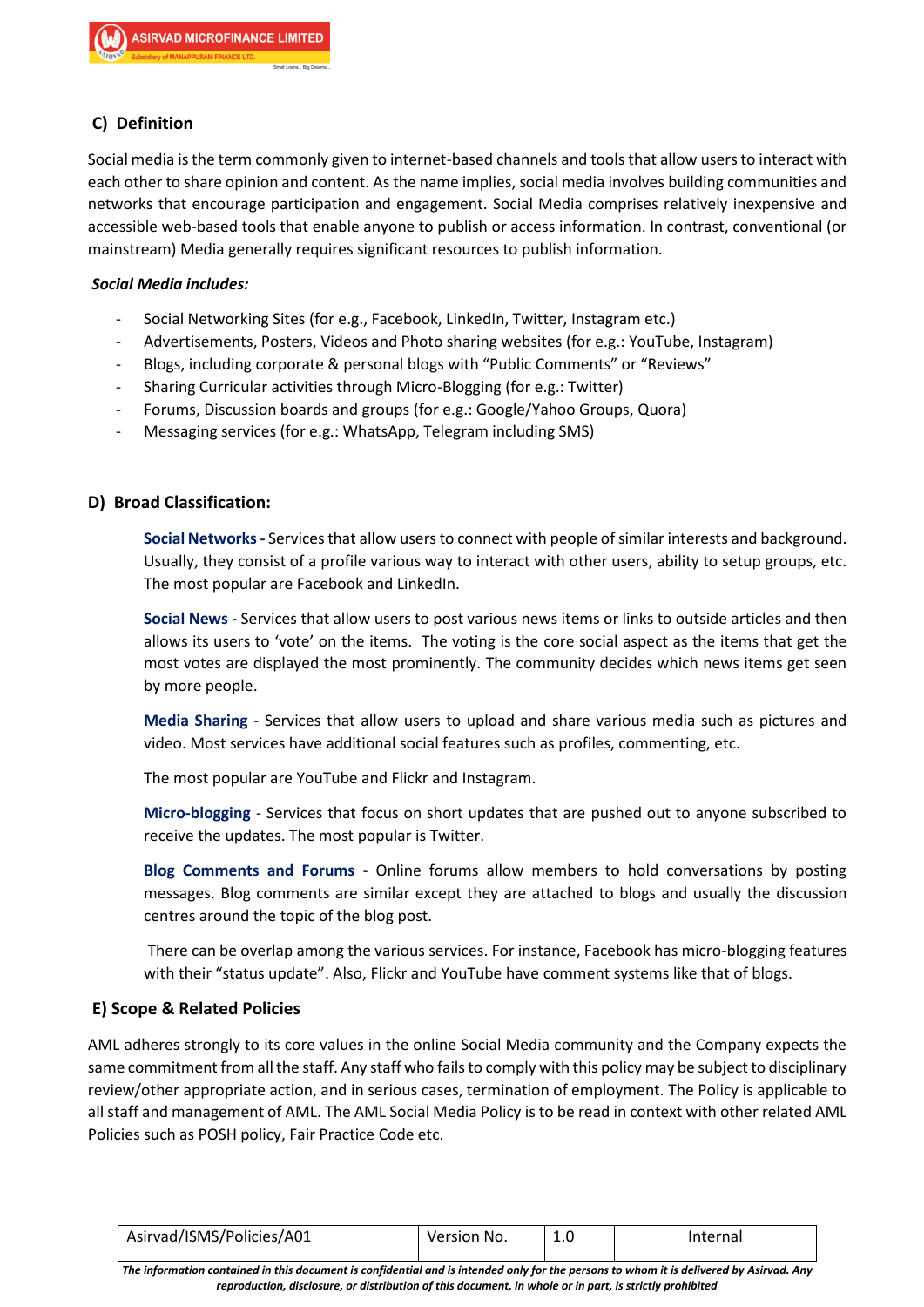## **F) Core Social Media Values:**

AML is guided by certain shared values that we all live by as an organization and as individuals including integrity, teamwork, harmonious conduct and taking pride in fulfilling our promises. To be consistent with Company's values, all staff must act in a manner which will maintain public confidence and trust in the company. This requires all staff to act with due consideration for the following:

- Respect for the law
- Respect for the system of government
- Respect for the community and its people
- Integrity and Ethics
- Accountability
- Diligence and professional conduct

The five core values of Social Media Policy are:

#### **1. Transparency**

i) AML requires all staff who are communicating on behalf of the Company shall always disclose their name and their designation.

ii) Do not use false or fake identification.

#### **2. Protection of Company's privacy:**

Be aware of any information that the Company collects, including how the same is collected, stored, used, or shared, all of which should be done pursuant to applicable privacy policies, laws, and IT policies.

#### **3. Adherence:**

i) All staff must adhere to copyrights, trademarks, and other rights in the online Social Media environment

ii) Do not claim the rights of something that is not yours. If you are using another party's content, make certain that the necessary permissions are received from the rights-holder(s) and due credit is given, wherever needed.

iii) Staff shall follow all rules, regulations, policies regarding the sharing of information, collection of data, providing views, uploading videos, sharing posters, publishing advertisement etc.

iv) There may be instances where the sharing of articles, websites, or online information produced by outside sources is appropriate. This information will be directly related to the work of the Company. This could include newspaper articles, different websites, other regulatory and/or planning agencies or other informative relevant content.

Company may share these items as "information only" without appearing to endorse, support or having responsibility for the accuracy of these items.

#### **4. High Ethical standards:**

Employees must adhere to the "Staff Code of Conduct" and must not deviate on any of its provisions. Some of the circumstances are mentioned below:

| Asirvad/ISMS/Policies/A01 | Version No. | Internal |
|---------------------------|-------------|----------|
|                           |             |          |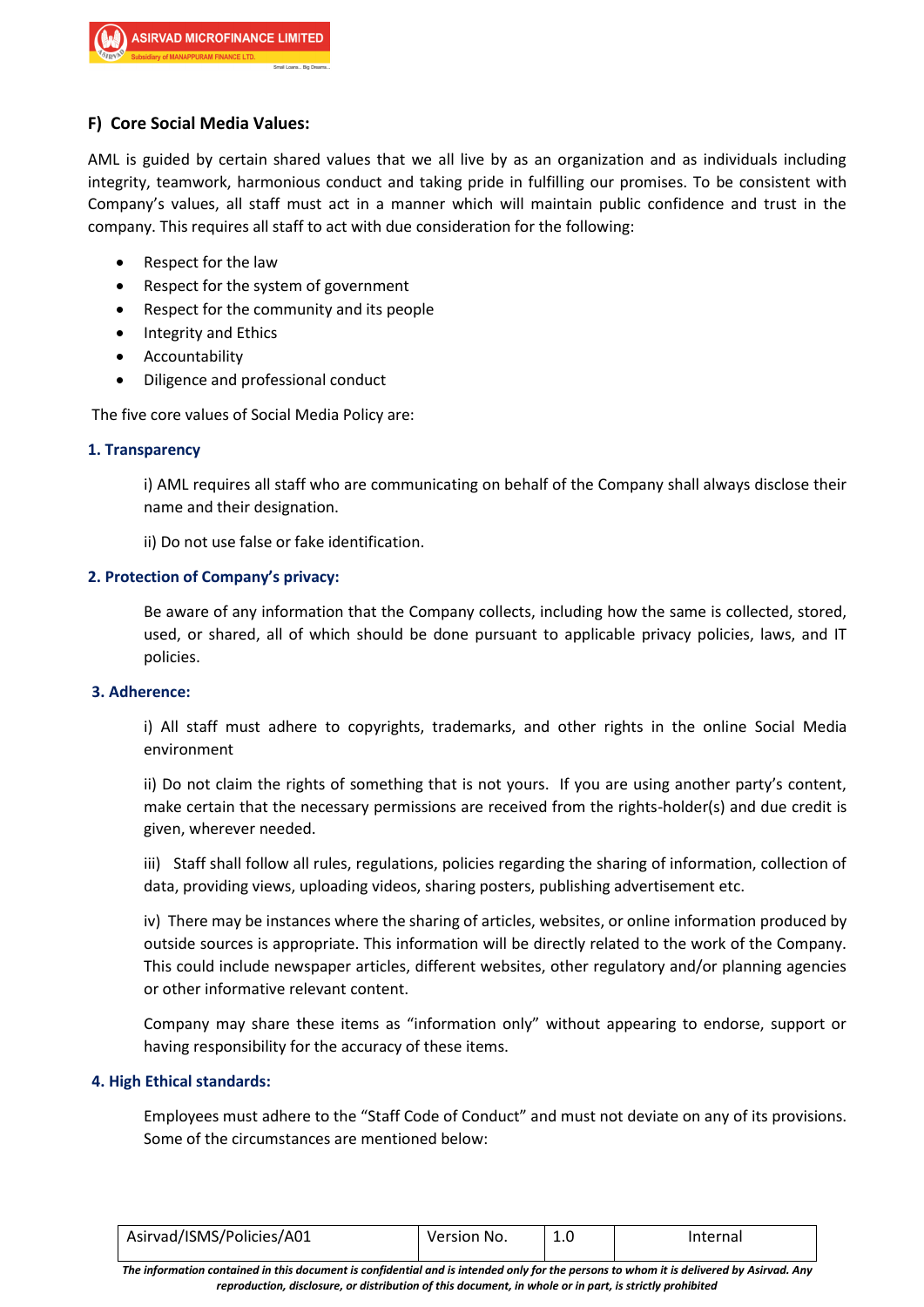i) Do not use defamatory, offensive, abusive, or derogatory language or content.

ii) Do not make personal attacks and absolutely no hate speech or rumour mongering.

iii) You should not state or imply that your personal opinions and content are authorised or endorsed by the Company. It is advisable to use a disclaimer such as "views/ opinions are personal" to avoid any misunderstanding.

iv) Do not post/share/like any content that promotes or shows discrimination on the basis of race, creed, colour, age, religion, gender, marital status, national origin, physical or mental disability or sexual orientation, political alliances.

v) Do not make/share/like comments in support of or opposition to political parties or ballot measures or which are politically biased.

vi) Do not post/share/like harmful material or sexual content.

vii) Do not conduct or encourage illegal activity

viii) Do not share information that may tend to compromise the safety or security of customers or employees of the company, except if required by law.

ix) Do not post anything that violates any law

x) Do not post statements that are not original. You may provide links to the content if it does not violate any rules/regulation/policy

- xi) No off-topic content or false information
- xii) No objectionable links

If any information, article, images, videos, or any other material is deemed questionable, then Company has the right to use its discretion remove the same from its social media sites which violates this policy. Company may also use the 'Blocking' feature for repeat offenders of the content guidelines and may also take appropriate disciplinary actions.

#### **5. Best practices to follow**

The company and its officers shall adhere to the best practices in usage of social media platforms.

Some of the best practices are given below.

- Listen to the online community and comply with applicable regulations to ensure that these
- Social Media guidelines remain current and reflect the most up-to-date and appropriate
- standards of behaviour.
- Ensure our Brand is consistently portrayed in all platforms and sites
- Follow content approval process before posting
- Be respectful in in expressions, conduct and verbal interactions
- Be mindful of the regulatory oversight the company is subject to in in terms of its business
- governance and conduct
- Not to engage in any action that may bring our company reputation into disrepute
- Not to reveal Company/client sensitive information and/intellectual property
- Not to compromise on security and Governance considerations.
- Implement appropriate tools to monitor, evaluate and take appropriate action in case of any

| Asirvad/ISMS/Policies/A01<br>Version No. | Internal |  |
|------------------------------------------|----------|--|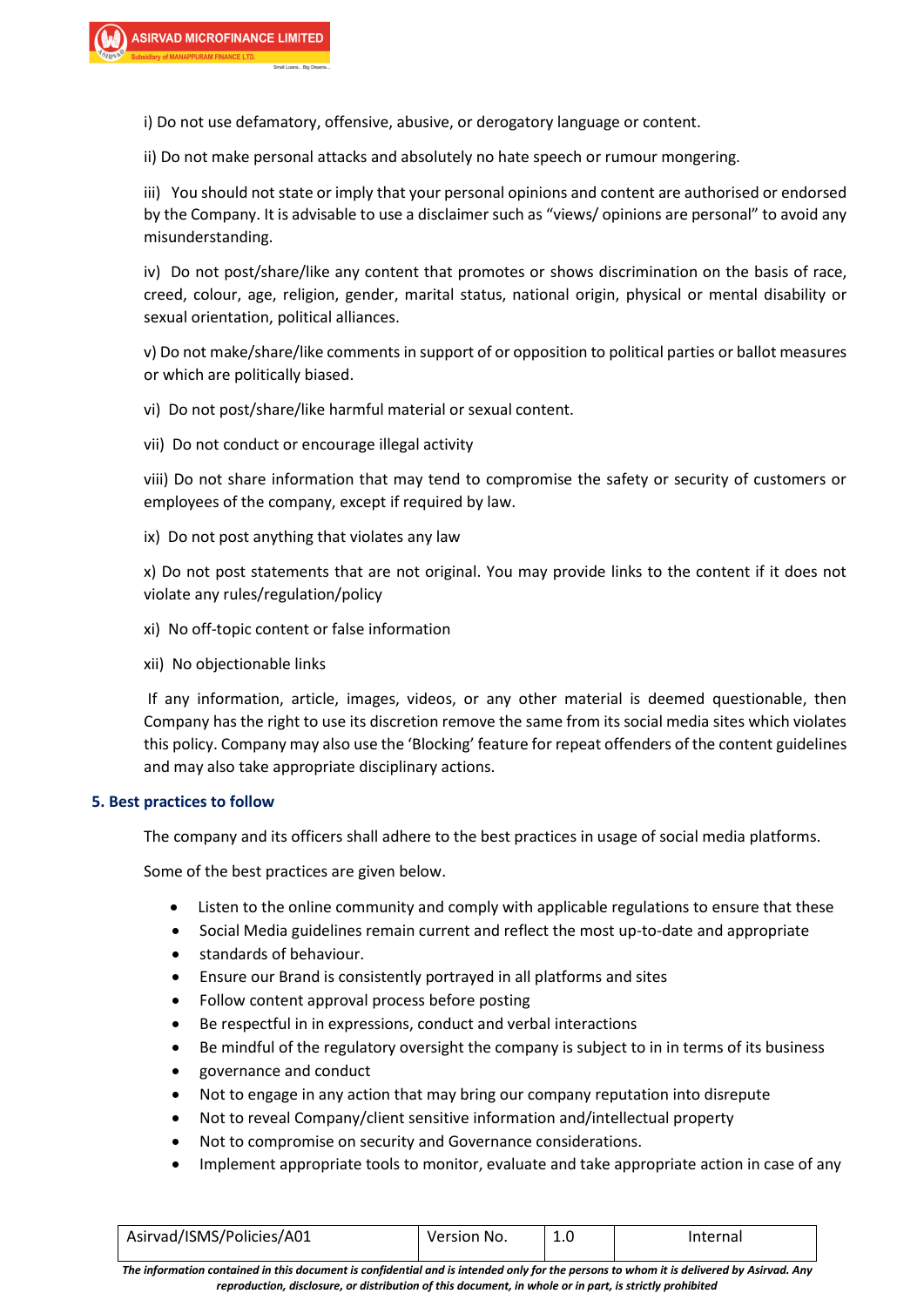**SIRVAD MICROFINANCE LIMITED** 

sensitive situations

#### **Legal issues for adherence/ guidance**

While engaging with social medial the management and staff shall ensure that the following legal considerations are respected:

- Intellectual property (trademarks and copyrights)
- Defamation related laws and regulations
- Consumer protection
- Privacy (Human rights)
- Data protections rules

#### **G) AML & social media - Personal Use**

a) Company recognizes that staff may wish to use social media in their personal life. This policy does not intend to discourage your personal expression or online activities. However, staff should recognize the potential for damage that may be caused (either directly or indirectly) to the Company in certain circumstances even by your personal use of social media.

As a rule, staff shall not comment on Company's policies and work-related matters. Staff shall not engage in online discussions on matters internal to AML. Matters posted online and in social media are to be responded to by authorized spokesperson or officials of the company designated for this purpose.

b) Staff are encouraged to approach the online space in the same way they do the physical one – by using sound judgment and common sense, by adhering to the Company's values, and by following the Staff Code of Conduct and all other applicable policies.

The following set of principles/guidelines shall be considered while officially providing information, views, advertising or carrying out any other online activities on Company's behalf:

- Adhere to the Staff Code of Conduct and other applicable policies.
- All staff are subject to Company's Code of Conduct in every public meeting. In addition, this policy is also applicable to your personal online activities.
- Representative of AML

As an AML representative, it is important that your posts convey the same brand ethics that the Company instils in its communications. Be respectful of all individuals, races, religions, and cultures; how you conduct yourself in the online Social Media space not only reflects on you, but it is also a direct reflection on the Company.

- You are responsible for your actions.

Anything you post that can potentially and negatively affect Company's image will ultimately be your responsibility. We acknowledge your right to participate in the online Social Media space, however you should do so in proper and professional manner, exercising sound judgment and common sense and complying with the Company's social media Policy.

- Let us know about compliments and criticism.

If you come across compliments and constructive criticism about our Company or its products, you should forward them immediately to the concerned person.

- Let the authorized spokesperson respond to negative posts.

| Asirvad/ISMS/Policies/A01 | $^{\circ}$ Version No. | Internal |
|---------------------------|------------------------|----------|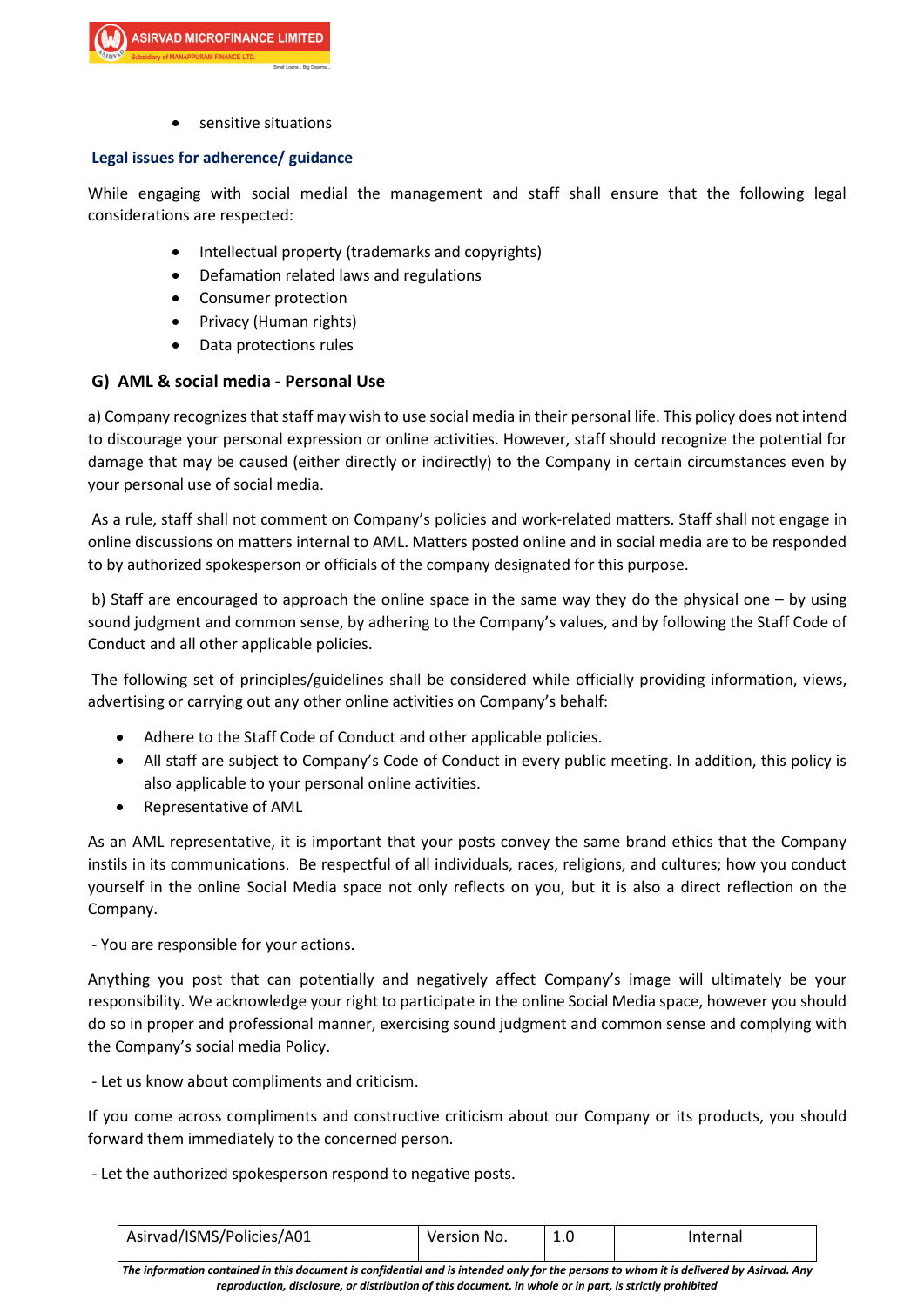You may come across negative posts about the Company or its products, or if anyone trying to spark negative conversations. We need not react. Instead, pass on the links/posts to the concerned authority

- Adhere to the POSH Policy.

AML has a zero tolerance in any form of harassment or any other unacceptable behaviour. It is not acceptable for employees to harass or discriminate against their colleagues or members of the public on the grounds of race, caste, creeds, sex, marital status, age, origin, physical or intellectual impairment or any other preference including political or religious beliefs.

- Social Media should not affect your productivity

AML recognizes social media as a communications tool to promote the company, but social media should not become a distraction from or interfere with your normal work duties. Excessive or inappropriate use of social media may result in disciplinary action being taken including the removal of access to social media.

- Maintain Records

Remember that online Company's statements can be held to the same legal standards as traditional media communications, therefore it is essential that records are not deleted from the Social Media monitoring tools that Company is using.

- When in doubt, do not post.

As online spokespeople, you must ensure that your posts are completely accurate and do not mislead, and that they do not reveal non- public information about the Company. Exercise sound judgment and common sense, and if there is any doubt, DO NOT POST IT. In any circumstance in which you are uncertain about how to respond to a post, seek guidance from the concerned authority.

- If you make a 'mistake' online Acknowledge the mistake immediately, apologize and be genuine and then alert the concerned authorities.

If you use a Company's online accounts in respect to social media, it is expected that you will duly hand over the account on your transfer or should you decide to leave the organization. The same applies for groups on LinkedIn, Facebook, Google + or other social platforms.

#### **H) Guidelines for posting on Company's social media pages**

The social networking website includes the following features for members of the company: forums, blogs, comments, profiles, videos, photos, and private message.

- These features provide the opportunity for members to interact with each other and discuss various subjects of interest. It is designed to engage in dynamic and knowledgeable discussions.
- To ensure that the same is a positive experience for everyone, it always expects you to respect other members and abide by the rules set out.
- While it expects you to express your views and opinions, if you violate any of the rules listed below or post c o n t e n t or comments that are inappropriate for the community area, Company has the right to remove the posts or content and it can also revoke the privileges to participate by blocking access to the site. Company also reserves the right to take down any post or content at its discretion and without any notice.
- The originating person will remain fully responsible for his/her posts
- Company will have all rights to apply appropriate penalty against violators of these rules.

| Asirvad/ISMS/Policies/A01 | $^{\circ}$ Version No. | Internal |
|---------------------------|------------------------|----------|
|                           |                        |          |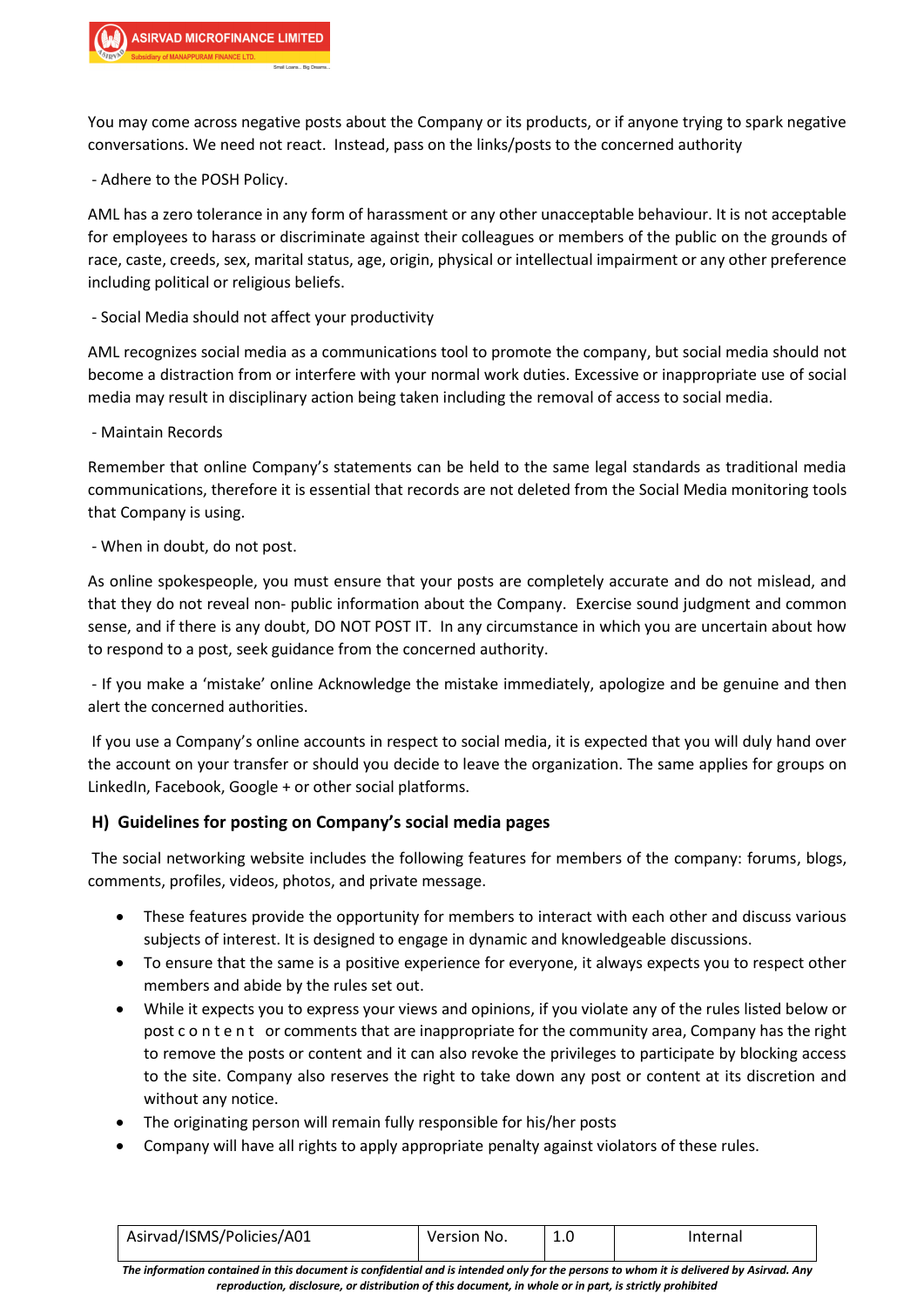## **I) Reporting Negative activities:**

Any attempts at hacking, disrupting, or destroying the forum, or circumventing a suspension or expulsion may result in the immediate termination of that member's right to participate in AML sites.

- If you feel that another user has violated this policy, you must report via the "Report Abuse" link.
- Please note that the views posted on the Company's sites reflect the views of individuals and not the views of the company itself.
- If you require clarification about aspects of this policy and how it applies to your own circumstances, please contact the concerned authority.

## **General Provisions**

|              | <b>ACTIVITY</b>                                       | <b>RESPONSIBILITY</b>              | <b>STEPS</b>                                                                                                                                                                                                                                                                                                                                                                                                                                                                                                                                                                                                                                                                                     |  |  |  |
|--------------|-------------------------------------------------------|------------------------------------|--------------------------------------------------------------------------------------------------------------------------------------------------------------------------------------------------------------------------------------------------------------------------------------------------------------------------------------------------------------------------------------------------------------------------------------------------------------------------------------------------------------------------------------------------------------------------------------------------------------------------------------------------------------------------------------------------|--|--|--|
| Α.           | Reviewing all<br>existing social<br>media<br>accounts | Head - Corporate<br>Communications | All official Asirvad social media accounts must be<br>1.<br>reviewed periodically for brand consistency, content<br>appropriateness and compliance.<br>2. Corporate Communications team must periodically do an<br>Account Review as directed by the Department Head to<br>formulate recommendations for accounts.<br>The Account Review must be recorded and<br>$3_{-}$<br>acknowledged by Managing director or Chief Information<br>Officer.<br>4. When reviewing social media accounts, will:<br>Determine and recommend that the account needs to<br>either:<br>remain operating (with or without additional<br>a.<br>parameters), or<br>If applicable, manage closure of the account.<br>b. |  |  |  |
| B            | Access to<br>Accounts                                 | Corporate<br>Communications        | 1. Corporate communication resource authorized by the<br>Head must access the Social Media Account for the<br>purpose of: (a) reviewing, and (b) implementing<br>recommendations. (c) posting the content.                                                                                                                                                                                                                                                                                                                                                                                                                                                                                       |  |  |  |
| $\mathsf{C}$ | Removing of<br>accounts                               | Corporate<br>Communications        | In the event that the Social Media account be closed, the<br>1.<br>content on that account will be reviewed by the<br>corporate communications. Reasons for closing or<br>removing an account may include, but are not limited to:<br>If an account is no longer needed.<br>$\circ$<br>a duplicate account, or account with a duplicate<br>$\circ$<br>audience is found<br>the account appears to have been abandoned<br>$\circ$<br>Any accounts that are not actively used for a<br>$\circ$<br>period of six months or more.                                                                                                                                                                    |  |  |  |

| Asirvad/ISMS/Policies/A01 | Version No. | 1.0 | Internal |
|---------------------------|-------------|-----|----------|
| .                         |             |     |          |